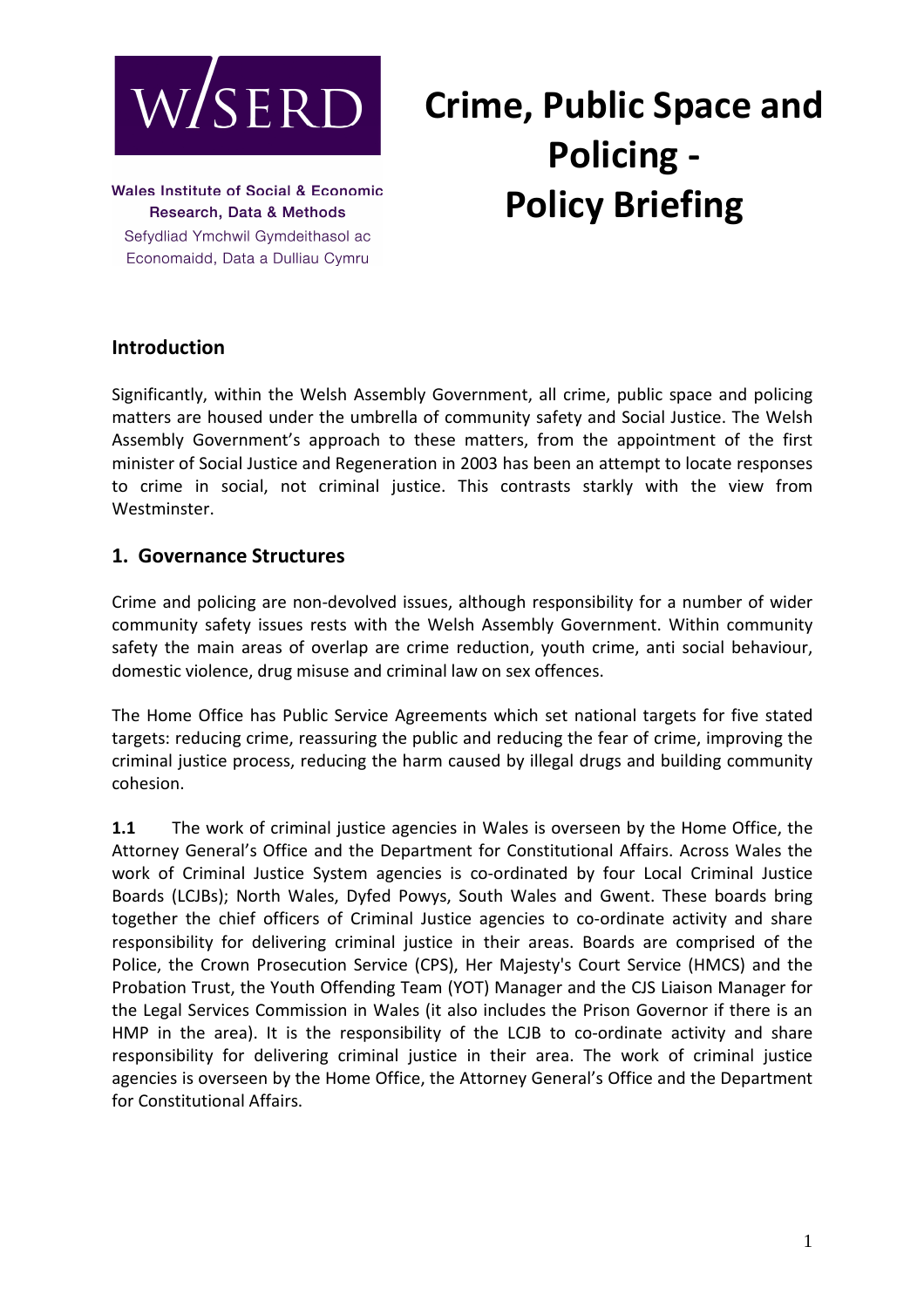**1.2** There are four Welsh Police Forces; North Wales, Dyfed Powys, South Wales and Gwent. Led by a Chief Constable, forces are organised into Basic Command Units (BCUs), four in Dyfed Powys, four in Gwent, three in North Wales and seven in South Wales and below this into smaller Safer Neighbourhood teams. The Home office has responsibility for oversight and co-ordination of these police forces, however there is a Police Liaison Team within the Welsh Assembly Government which consults on citizen and community related projects throughout Wales (for example the Spatial Plan, Local Service Boards).

**1.3** Responsibility for offender management is devolved to one office which covers the whole of Wales. The office is led by the Director of Offender Management. The office is responsible for the development and oversight of a regional delivery plan to reduce reoffending. The office leads work through the joint National Offender Management Service and Welsh Assembly Government Reducing Reoffending Board.

**1.4** Community Safety Partnerships (CSPs) consist of five statutory responsible authorities who are required to work together to agree and deliver community safety priorities. The responsible authorities are the local authority, the police force, the police authority, the fire and rescue authority and the local health board. As a result of the Policing and Crime Bill of 2009, it is anticipated that in 2010 probation will also become a responsible authority. CSPs are required to produce an annual three year rolling plan and an annual strategic assessment. There are 22 Community Service Partnerships in Wales; one in each local authority area. The Crime Director (based in the Welsh Assembly Government) works with the Home Office to monitor the performance of the 22 Community Safety Partnerships in Wales against agreed local crime reduction targets.

# **2. Key Policy Documents**

**2. 1** *The Crime and Disorder Act* (1998), supplemented by further legislative changes in the *Police Reform Act*, (2002) and the *Police and Justice Act* (2006) sets out statutory obligations on local authorities and police to form multi agency partnerships to reduce crime and disorder

**2.2** *The Crime and Disorder Regulations* (2009) has further supplemented the original and comes into force in Wales on 1 October 2009. One of its provisions is for probation to become a responsible authority in CSPs from April 2010.

**2.3** *'Justice for All'* (2007) the Government's 3 year targets for the criminal justice system, tasking the LCJBs to deliver the required improvements

**2.4** In addition, the Home Office produces a number of Public Service Agreements, or PSAs which set national targets, for amongst other things, crime reduction. A link to the most recent version (setting out the policy and the remit of all involved organisations) is below. http://www.crimereduction.homeoffice.gov.uk/crimereduction020.htm